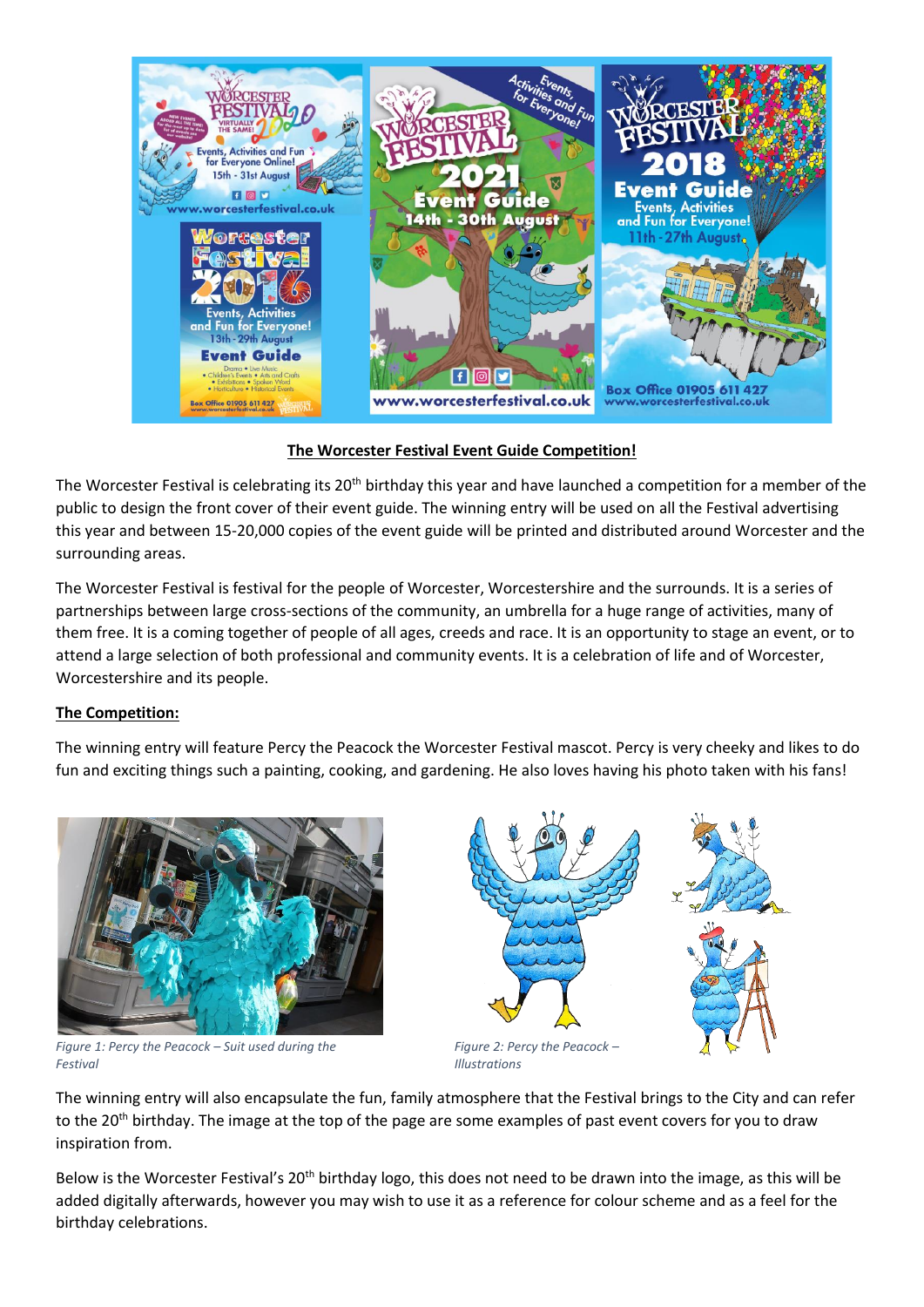

## **Specifications:**

- Image should be A4 with a 5mm bleed around the edge.
- The image should be drawn either by hand or on a computer/tablet
- The image **DOES NOT** need to feature any of the information like the examples above (for example date etc.), this will be added digitally afterwards to the winning entry.
- The image provided should be of a high resolution (300dpi) and be in a JPEG, PDF, or PNG format.
- The work submitted should contain no copyrighted materials and should be your own creation.

To submit a hand drawn entry:

- 1) Use the template on the following page to create your design, simply print it off and get drawing inside the box. (Avoid using college materials and glitter as they will not scan very well).
- 2) Scan in your finished design (making sure you set the scanner to a high resolution and the end result is a JPEG, PDF or PNG) and submit your entries via the form on the Worcester Festival Website, [www.worcesterfestival.co.uk/worcester-festival-artwork-competition-entry/](http://www.worcesterfestival.co.uk/worcester-festival-artwork-competition-entry/)

## To submit a digitally drawn entry:

- 1) Choose a design software and set your margins to a 5mm bleed, create your design in this space.
- 2) Save your finished design as a high res JPEG, PDF or PNG and submit your entries via the form on the Worcester Festival Website, [www.worcesterfestival.co.uk/worcester-festival-artwork-competition-entry/](http://www.worcesterfestival.co.uk/worcester-festival-artwork-competition-entry/)